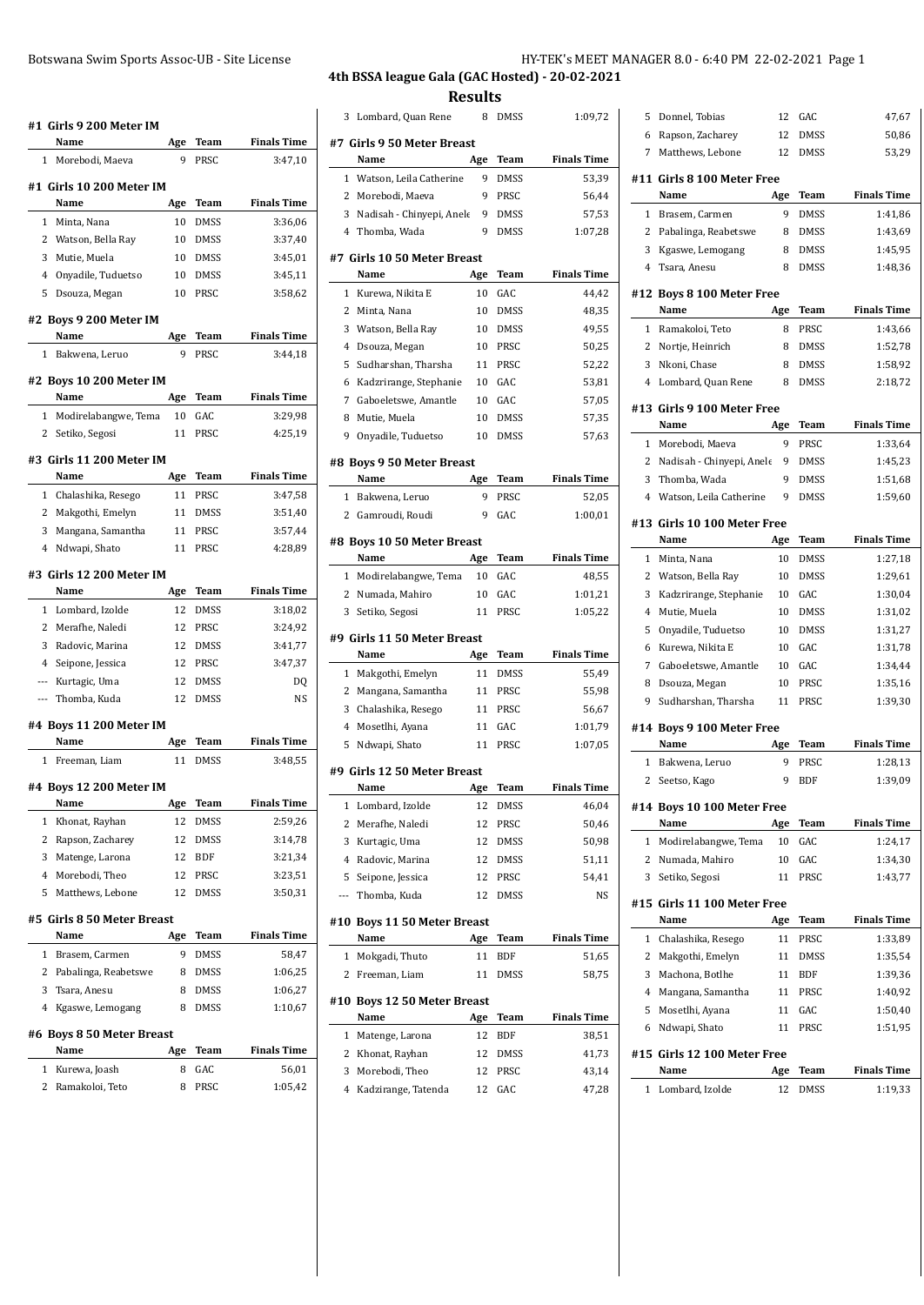|              | (#15 Girls 12 100 Meter Free)       |     |             |                    |
|--------------|-------------------------------------|-----|-------------|--------------------|
| 2            | Merafhe, Naledi                     | 12  | PRSC        | 1:21,00            |
| 3            | Kurtagic, Uma                       | 12  | <b>DMSS</b> | 1:27,75            |
|              | 4 Seipone, Jessica                  | 12  | PRSC        | 1:28,14            |
| 5            | Radovic, Marina                     | 12  | <b>DMSS</b> | 1:30,19            |
|              | --- Thomba, Kuda                    | 12  | <b>DMSS</b> | NS                 |
|              | #16 Boys 11 100 Meter Free          |     |             |                    |
|              | Name                                | Age | Team        | <b>Finals Time</b> |
| 1            | Freeman, Liam                       | 11  | DMSS        | 1:29,02            |
| 2            | Mokgadi, Thuto                      | 11  | <b>BDF</b>  | 1:31,77            |
|              | #16 Boys 12 100 Meter Free          |     |             |                    |
|              | Name                                | Age | Team        | <b>Finals Time</b> |
| $\mathbf{1}$ | Khonat, Rayhan                      | 12  | <b>DMSS</b> | 1:10,98            |
| 2            | Kadzirange, Tatenda                 | 12  | GAC         | 1:14,81            |
| 3            | Rapson, Zacharey                    | 12  | DMSS        | 1:17,16            |
| 4            | Matenge, Larona                     | 12  | <b>BDF</b>  | 1:19,43            |
| 5            | Morebodi, Theo                      | 12  | PRSC        | 1:21,64            |
| 6            | Matthews, Lebone                    | 12  | <b>DMSS</b> | 1:27,07            |
| 7            | Donnel, Tobias                      | 12  | GAC         | 1:39,08            |
|              | #17  Girls 8 50 Meter Back          |     |             |                    |
|              | Name                                | Age | Team        | <b>Finals Time</b> |
|              | 1 Brasem, Carmen                    | 9   | <b>DMSS</b> | 53,75              |
|              | 2 Pabalinga, Reabetswe              | 8   | DMSS        | 53,97              |
| 3            | Kgaswe, Lemogang                    | 8   | <b>DMSS</b> | 54,27              |
| 4            | Tsara, Anesu                        | 8   | DMSS        | 56,66              |
|              |                                     |     |             |                    |
|              | #18 Boys 8 50 Meter Back<br>Name    | Age | Team        | <b>Finals Time</b> |
| 1            | Lombard, Quan Rene                  | 8   | <b>DMSS</b> | 54,37              |
|              | 2 Kurewa, Joash                     | 8   | GAC         | 54,56              |
| 3            | Ramakoloi, Teto                     | 8   | PRSC        | 54,74              |
|              | 4 Nortje, Heinrich                  | 8   | DMSS        | 58,69              |
| 5            | Nkoni, Chase                        | 8   | <b>DMSS</b> | 1:03,22            |
|              | #19 Girls 9 50 Meter Back           |     |             |                    |
|              | Name                                | Age | Team        | <b>Finals Time</b> |
| $\mathbf{1}$ | Morebodi, Maeva                     | 9   | PRSC        | 53,39              |
| 2            | Watson, Leila Catherine             | 9   | DMSS        | 55,83              |
| 3            | Thomba, Wada                        | 9   | DMSS        | 56,90              |
| 4            | Nadisah - Chinyepi, Anele           | 9   | DMSS        | 58,69              |
|              |                                     |     |             |                    |
|              | #19  Girls 10 50 Meter Back<br>Name | Age | Team        | <b>Finals Time</b> |
| 1            | Minta, Nana                         | 10  | <b>DMSS</b> | 44,91              |
| 2            | Watson, Bella Ray                   | 10  | DMSS        | 47,39              |
| 3            | Kadzrirange, Stephanie              | 10  | GAC         | 49,95              |
| 4            | Kurewa, Nikita E                    | 10  | GAC         | 50,09              |
| 5            | Sudharshan, Tharsha                 | 11  | PRSC        | 50,96              |
| 6            | Onyadile, Tuduetso                  | 10  | DMSS        | 51,11              |
| 7            | Gaboeletswe, Amantle                | 10  | GAC         | 51,56              |
| 8            | Mutie, Muela                        | 10  | DMSS        | 53,18              |
| 9            | Dsouza, Megan                       | 10  | PRSC        | 54,01              |
|              |                                     |     |             |                    |
|              | #20  Boys 9 50 Meter Back           |     |             |                    |

| Name             | Age Team | <b>Finals Time</b> |
|------------------|----------|--------------------|
| 1 Bakwena, Leruo | 9 PRSC   | 47.97              |

# Botswana Swim Sports Assoc-UB - Site License **HY-TEK's MEET MANAGER 8.0 - 6:40 PM 22-02-2021** Page 2

### **4th BSSA league Gala (GAC Hosted) - 20-02-2021 Results**

 $\overline{\phantom{a}}$ 

 $\overline{a}$ 

 $\overline{a}$ 

 $\frac{1}{2}$ 

 $\overline{a}$ 

 $\overline{a}$ 

| 2            | Seetso, Kago                           | 9     | <b>BDF</b>          | 55,41                   |
|--------------|----------------------------------------|-------|---------------------|-------------------------|
| 3            | Gamroudi, Roudi                        | 9     | GAC                 | 55,99                   |
|              |                                        |       |                     |                         |
|              | #20 Boys 10 50 Meter Back              |       |                     |                         |
|              | Name                                   | Age   | Team                | <b>Finals Time</b>      |
| 1            | Numada, Mahiro                         | 10    | GAC                 | 50,03                   |
| 2            | Setiko, Segosi                         | 11    | <b>PRSC</b>         | 54,42                   |
|              | #21 Girls 11 50 Meter Back             |       |                     |                         |
|              | Name                                   | Age   | Team                | <b>Finals Time</b>      |
| 1            | Machona, Botlhe                        | 11    | <b>BDF</b>          | 47,32                   |
| 2            | Makgothi, Emelyn                       | 11    | <b>DMSS</b>         | 47,43                   |
| 3            | Mangana, Samantha                      | 11    | PRSC                | 50,76                   |
| 4            | Chalashika, Resego                     | 11    | PRSC                | 51,90                   |
| 5            | Ndwapi, Shato                          | 11    | PRSC                | 54,57                   |
| 6            | Mosetlhi, Ayana                        | 11    | GAC                 | 55,89                   |
|              |                                        |       |                     |                         |
|              | #21 Girls 12 50 Meter Back<br>Name     | Age   | Team                | <b>Finals Time</b>      |
| 1            |                                        | 12    | <b>DMSS</b>         | 38,85                   |
| 2            | Kurtagic, Uma                          |       |                     |                         |
|              | Merafhe, Naledi                        | 12    | PRSC                | 41,64                   |
| 3            | Lombard, Izolde                        | 12    | DMSS<br><b>DMSS</b> | 42,77                   |
| 4            | Radovic, Marina                        | 12    |                     | 46,40                   |
| 5            | Seipone, Jessica                       | 12    | PRSC                | 46,46                   |
| ---          | Thomba, Kuda                           | 12    | DMSS                | <b>NS</b>               |
| #22          | <b>Boys 11 50 Meter Back</b>           |       |                     |                         |
|              | Name                                   | Age   | Team                | <b>Finals Time</b>      |
| $\mathbf{1}$ | Freeman, Liam                          | 11    | <b>DMSS</b>         | 45,07                   |
|              | 2 Mokgadi, Thuto                       | 11    | <b>BDF</b>          | 53,97                   |
| ---          | Mmelesi, Amantle                       | 11    | PRSC                | NS                      |
|              | #22 Boys 12 50 Meter Back              |       |                     |                         |
|              | Name                                   | Age   | Team                | <b>Finals Time</b>      |
| 1            | Khonat, Rayhan                         | 12    | <b>DMSS</b>         | 37,56                   |
| 2            | Rapson, Zacharey                       | 12    | DMSS                | 39,37                   |
| 3            | Matenge, Larona                        | 12    | <b>BDF</b>          | 43,32                   |
| 4            | Kadzirange, Tatenda                    | 12    | GAC                 | 47,60                   |
| 5            | Donnel, Tobias                         | 12    | GAC                 | 47,79                   |
| 6            | Matthews, Lebone                       | 12    | DMSS                | 48,08                   |
| 7            | Morebodi, Theo                         | 12    | PRSC                | 50,03                   |
|              |                                        |       |                     |                         |
|              | #23  Mixed 8-12 200 Meter Medley Relay |       |                     |                         |
|              | Team                                   | Relay |                     | <b>Finals Time</b>      |
| 1            | <b>DMSS</b>                            |       | A                   | 2:42,70                 |
|              | Minta, Nana W10                        |       |                     | Lombard, Izolde W12     |
|              | Khonat, Rayhan M12                     |       |                     | Rapson, Zacharey M12    |
| 2            | GAC                                    |       | A                   | 2:52,00                 |
|              | Gaboeletswe, Amantle W10               |       |                     | Kurewa, Nikita E W10    |
|              | Modirelabangwe, Tema M1                |       |                     | Kadzirange, Tatenda M12 |
|              | <b>DMSS</b>                            |       | B                   | x3:00,06                |
|              | Radovic, Marina W12                    |       |                     | Watson, Bella Ray W10   |
|              | Matthews, Lebone M12                   |       |                     | Freeman, Liam M11       |
|              | PRSC                                   |       | B                   | x3:18,43                |
|              | Mangana, Samantha W11                  |       |                     |                         |
|              | Setiko, Segosi M11                     |       |                     | Chalashika, Resego W11  |
|              | PRSC                                   |       | A                   | DQ                      |
|              | Merafhe, Naledi W12                    |       |                     | Seipone, Jessica W12    |
|              | Bakwena, Leruo M9                      |       |                     | Morebodi, Theo M12      |

| Kadzrirange, Stephanie W1<br>Donnel, Tobias M12<br>Mosetlhi, Ayana W11<br>Numada, Mahiro M10<br>#24 Girls 13 200 Meter IM<br><b>Finals Time</b><br>Name<br>Age<br>Team<br>1<br>Radovic, Vesna<br>13<br>DMSS<br>3:09,24<br>2<br>Munyuki, Kudzai<br>13<br>PRSC<br>3:27,88<br>3<br>Wambiru, Angela<br>DMSS<br>3:34,82<br>13<br>4<br>Nkoni, Lara<br>3:35,30<br>13<br><b>DMSS</b><br>5<br>Ramakoloi, Thata<br>13<br>PRSC<br>3:36,80<br>6<br>Kesiilwe, Katlego<br>13<br>PRSC<br>3:39,93<br>7<br>Gaboeletswe, Lelentle<br>GAC<br>13<br>3:49,96<br>8<br>13<br>PRSC<br>3:52,42<br>Motlhagodi, Abaleng<br>#24 Girls 14 200 Meter IM<br><b>Finals Time</b><br>Name<br>Age<br>Team<br>14<br>DMSS<br>2:51,50<br>1<br>Ditlhogo, Amaru<br>2<br>Saleshando, Oratile<br>14<br>PRSC<br>3:14,00<br>3<br>Popovic, Nikoleta<br>DMSS<br>3:14,84<br>14<br>4<br>Tele, Phoebe<br>14<br>DMSS<br>3:36,69<br>5<br>Munyuki, Thobeka<br>PRSC<br>14<br>3:51,89<br>#25 Boys 13 200 Meter IM<br><b>Finals Time</b><br>Name<br>Age<br><b>Team</b><br>Mothibatsela, Ntsika<br>13<br>DMSS<br>2:50,97<br>1<br>2<br>Sethi, Khalil<br>13<br><b>DMSS</b><br>3:05,88<br>3<br>Modirelabangwe, Legakw<br>13<br>GAC<br>3:06,30<br>4<br>3:30,69<br>Mutie, Kilonzi<br>13<br>DMSS<br>13<br>DMSS<br>Popovic, Marko<br>DQ<br>---<br>#25 Boys 14 200 Meter IM<br><b>Finals Time</b><br>Name<br>Age<br>Team<br>$\mathbf{1}$<br>Mokobi, Kgotla<br>14<br>DMSS<br>2:42,95<br>2<br>Mangani, Kevin<br>14<br>PRSC<br>3:07,20<br>3<br>Ndwapi, Mpapho<br>PRSC<br>3:18,53<br>14<br>Kalane, Lefika<br>14<br>PRSC<br>DQ<br>---<br>#26 Girls 15 200 Meter IM<br><b>Finals Time</b><br>Name<br>Age<br>Team<br>1<br>Mutie, Mutinda<br>15<br>DMSS<br>2:49,16<br>15<br>DMSS<br>2<br>Muzila, Lelani<br>3:34,72<br>Mwaura, Kenah<br>15<br>NS<br>PRSC<br>#26 Girls 16 200 Meter IM<br><b>Finals Time</b><br>Name<br>Age<br>Team<br><b>DMSS</b><br>2:57,05<br>1<br>Hughes, Naya<br>16<br>#26 Girls 17-99 200 Meter IM<br>Name<br>Team<br><b>Finals Time</b><br>Age<br>1<br>Matthews, Tselane<br>17<br>DMSS<br>2:43,30<br>2<br>Jones, Amy<br>18<br>DMSS<br>3:02,53<br>3<br>3:06,63<br>Van Rooyen, Leone<br>18<br>DMSS<br>#27<br>Boys 15 200 Meter IM<br><b>Finals Time</b><br>Name<br>Team<br>Age<br>2:54,65<br>1<br>Bu, Kuncheng<br>15<br>DMSS<br>2<br>Ncaagae, Lelentle<br>15<br>3:17,15<br>PRSC<br>Seetso, Thabang<br>15<br><b>BDF</b><br>DQ<br>$\overline{a}$<br>15<br>$\overline{a}$ | --- | GAC           | B   | DQ |
|-------------------------------------------------------------------------------------------------------------------------------------------------------------------------------------------------------------------------------------------------------------------------------------------------------------------------------------------------------------------------------------------------------------------------------------------------------------------------------------------------------------------------------------------------------------------------------------------------------------------------------------------------------------------------------------------------------------------------------------------------------------------------------------------------------------------------------------------------------------------------------------------------------------------------------------------------------------------------------------------------------------------------------------------------------------------------------------------------------------------------------------------------------------------------------------------------------------------------------------------------------------------------------------------------------------------------------------------------------------------------------------------------------------------------------------------------------------------------------------------------------------------------------------------------------------------------------------------------------------------------------------------------------------------------------------------------------------------------------------------------------------------------------------------------------------------------------------------------------------------------------------------------------------------------------------------------------------------------------------------------------------------------------------------------------------------------------------------------------------------------------------------------------------------------------------------------------------------------------------------------------------------------------------------------------------------------------------------------------------------------------------------------------------------|-----|---------------|-----|----|
|                                                                                                                                                                                                                                                                                                                                                                                                                                                                                                                                                                                                                                                                                                                                                                                                                                                                                                                                                                                                                                                                                                                                                                                                                                                                                                                                                                                                                                                                                                                                                                                                                                                                                                                                                                                                                                                                                                                                                                                                                                                                                                                                                                                                                                                                                                                                                                                                                   |     |               |     |    |
|                                                                                                                                                                                                                                                                                                                                                                                                                                                                                                                                                                                                                                                                                                                                                                                                                                                                                                                                                                                                                                                                                                                                                                                                                                                                                                                                                                                                                                                                                                                                                                                                                                                                                                                                                                                                                                                                                                                                                                                                                                                                                                                                                                                                                                                                                                                                                                                                                   |     |               |     |    |
|                                                                                                                                                                                                                                                                                                                                                                                                                                                                                                                                                                                                                                                                                                                                                                                                                                                                                                                                                                                                                                                                                                                                                                                                                                                                                                                                                                                                                                                                                                                                                                                                                                                                                                                                                                                                                                                                                                                                                                                                                                                                                                                                                                                                                                                                                                                                                                                                                   |     |               |     |    |
|                                                                                                                                                                                                                                                                                                                                                                                                                                                                                                                                                                                                                                                                                                                                                                                                                                                                                                                                                                                                                                                                                                                                                                                                                                                                                                                                                                                                                                                                                                                                                                                                                                                                                                                                                                                                                                                                                                                                                                                                                                                                                                                                                                                                                                                                                                                                                                                                                   |     |               |     |    |
|                                                                                                                                                                                                                                                                                                                                                                                                                                                                                                                                                                                                                                                                                                                                                                                                                                                                                                                                                                                                                                                                                                                                                                                                                                                                                                                                                                                                                                                                                                                                                                                                                                                                                                                                                                                                                                                                                                                                                                                                                                                                                                                                                                                                                                                                                                                                                                                                                   |     |               |     |    |
|                                                                                                                                                                                                                                                                                                                                                                                                                                                                                                                                                                                                                                                                                                                                                                                                                                                                                                                                                                                                                                                                                                                                                                                                                                                                                                                                                                                                                                                                                                                                                                                                                                                                                                                                                                                                                                                                                                                                                                                                                                                                                                                                                                                                                                                                                                                                                                                                                   |     |               |     |    |
|                                                                                                                                                                                                                                                                                                                                                                                                                                                                                                                                                                                                                                                                                                                                                                                                                                                                                                                                                                                                                                                                                                                                                                                                                                                                                                                                                                                                                                                                                                                                                                                                                                                                                                                                                                                                                                                                                                                                                                                                                                                                                                                                                                                                                                                                                                                                                                                                                   |     |               |     |    |
|                                                                                                                                                                                                                                                                                                                                                                                                                                                                                                                                                                                                                                                                                                                                                                                                                                                                                                                                                                                                                                                                                                                                                                                                                                                                                                                                                                                                                                                                                                                                                                                                                                                                                                                                                                                                                                                                                                                                                                                                                                                                                                                                                                                                                                                                                                                                                                                                                   |     |               |     |    |
|                                                                                                                                                                                                                                                                                                                                                                                                                                                                                                                                                                                                                                                                                                                                                                                                                                                                                                                                                                                                                                                                                                                                                                                                                                                                                                                                                                                                                                                                                                                                                                                                                                                                                                                                                                                                                                                                                                                                                                                                                                                                                                                                                                                                                                                                                                                                                                                                                   |     |               |     |    |
|                                                                                                                                                                                                                                                                                                                                                                                                                                                                                                                                                                                                                                                                                                                                                                                                                                                                                                                                                                                                                                                                                                                                                                                                                                                                                                                                                                                                                                                                                                                                                                                                                                                                                                                                                                                                                                                                                                                                                                                                                                                                                                                                                                                                                                                                                                                                                                                                                   |     |               |     |    |
|                                                                                                                                                                                                                                                                                                                                                                                                                                                                                                                                                                                                                                                                                                                                                                                                                                                                                                                                                                                                                                                                                                                                                                                                                                                                                                                                                                                                                                                                                                                                                                                                                                                                                                                                                                                                                                                                                                                                                                                                                                                                                                                                                                                                                                                                                                                                                                                                                   |     |               |     |    |
|                                                                                                                                                                                                                                                                                                                                                                                                                                                                                                                                                                                                                                                                                                                                                                                                                                                                                                                                                                                                                                                                                                                                                                                                                                                                                                                                                                                                                                                                                                                                                                                                                                                                                                                                                                                                                                                                                                                                                                                                                                                                                                                                                                                                                                                                                                                                                                                                                   |     |               |     |    |
|                                                                                                                                                                                                                                                                                                                                                                                                                                                                                                                                                                                                                                                                                                                                                                                                                                                                                                                                                                                                                                                                                                                                                                                                                                                                                                                                                                                                                                                                                                                                                                                                                                                                                                                                                                                                                                                                                                                                                                                                                                                                                                                                                                                                                                                                                                                                                                                                                   |     |               |     |    |
|                                                                                                                                                                                                                                                                                                                                                                                                                                                                                                                                                                                                                                                                                                                                                                                                                                                                                                                                                                                                                                                                                                                                                                                                                                                                                                                                                                                                                                                                                                                                                                                                                                                                                                                                                                                                                                                                                                                                                                                                                                                                                                                                                                                                                                                                                                                                                                                                                   |     |               |     |    |
|                                                                                                                                                                                                                                                                                                                                                                                                                                                                                                                                                                                                                                                                                                                                                                                                                                                                                                                                                                                                                                                                                                                                                                                                                                                                                                                                                                                                                                                                                                                                                                                                                                                                                                                                                                                                                                                                                                                                                                                                                                                                                                                                                                                                                                                                                                                                                                                                                   |     |               |     |    |
|                                                                                                                                                                                                                                                                                                                                                                                                                                                                                                                                                                                                                                                                                                                                                                                                                                                                                                                                                                                                                                                                                                                                                                                                                                                                                                                                                                                                                                                                                                                                                                                                                                                                                                                                                                                                                                                                                                                                                                                                                                                                                                                                                                                                                                                                                                                                                                                                                   |     |               |     |    |
|                                                                                                                                                                                                                                                                                                                                                                                                                                                                                                                                                                                                                                                                                                                                                                                                                                                                                                                                                                                                                                                                                                                                                                                                                                                                                                                                                                                                                                                                                                                                                                                                                                                                                                                                                                                                                                                                                                                                                                                                                                                                                                                                                                                                                                                                                                                                                                                                                   |     |               |     |    |
|                                                                                                                                                                                                                                                                                                                                                                                                                                                                                                                                                                                                                                                                                                                                                                                                                                                                                                                                                                                                                                                                                                                                                                                                                                                                                                                                                                                                                                                                                                                                                                                                                                                                                                                                                                                                                                                                                                                                                                                                                                                                                                                                                                                                                                                                                                                                                                                                                   |     |               |     |    |
|                                                                                                                                                                                                                                                                                                                                                                                                                                                                                                                                                                                                                                                                                                                                                                                                                                                                                                                                                                                                                                                                                                                                                                                                                                                                                                                                                                                                                                                                                                                                                                                                                                                                                                                                                                                                                                                                                                                                                                                                                                                                                                                                                                                                                                                                                                                                                                                                                   |     |               |     |    |
|                                                                                                                                                                                                                                                                                                                                                                                                                                                                                                                                                                                                                                                                                                                                                                                                                                                                                                                                                                                                                                                                                                                                                                                                                                                                                                                                                                                                                                                                                                                                                                                                                                                                                                                                                                                                                                                                                                                                                                                                                                                                                                                                                                                                                                                                                                                                                                                                                   |     |               |     |    |
|                                                                                                                                                                                                                                                                                                                                                                                                                                                                                                                                                                                                                                                                                                                                                                                                                                                                                                                                                                                                                                                                                                                                                                                                                                                                                                                                                                                                                                                                                                                                                                                                                                                                                                                                                                                                                                                                                                                                                                                                                                                                                                                                                                                                                                                                                                                                                                                                                   |     |               |     |    |
|                                                                                                                                                                                                                                                                                                                                                                                                                                                                                                                                                                                                                                                                                                                                                                                                                                                                                                                                                                                                                                                                                                                                                                                                                                                                                                                                                                                                                                                                                                                                                                                                                                                                                                                                                                                                                                                                                                                                                                                                                                                                                                                                                                                                                                                                                                                                                                                                                   |     |               |     |    |
|                                                                                                                                                                                                                                                                                                                                                                                                                                                                                                                                                                                                                                                                                                                                                                                                                                                                                                                                                                                                                                                                                                                                                                                                                                                                                                                                                                                                                                                                                                                                                                                                                                                                                                                                                                                                                                                                                                                                                                                                                                                                                                                                                                                                                                                                                                                                                                                                                   |     |               |     |    |
|                                                                                                                                                                                                                                                                                                                                                                                                                                                                                                                                                                                                                                                                                                                                                                                                                                                                                                                                                                                                                                                                                                                                                                                                                                                                                                                                                                                                                                                                                                                                                                                                                                                                                                                                                                                                                                                                                                                                                                                                                                                                                                                                                                                                                                                                                                                                                                                                                   |     |               |     |    |
|                                                                                                                                                                                                                                                                                                                                                                                                                                                                                                                                                                                                                                                                                                                                                                                                                                                                                                                                                                                                                                                                                                                                                                                                                                                                                                                                                                                                                                                                                                                                                                                                                                                                                                                                                                                                                                                                                                                                                                                                                                                                                                                                                                                                                                                                                                                                                                                                                   |     |               |     |    |
|                                                                                                                                                                                                                                                                                                                                                                                                                                                                                                                                                                                                                                                                                                                                                                                                                                                                                                                                                                                                                                                                                                                                                                                                                                                                                                                                                                                                                                                                                                                                                                                                                                                                                                                                                                                                                                                                                                                                                                                                                                                                                                                                                                                                                                                                                                                                                                                                                   |     |               |     |    |
|                                                                                                                                                                                                                                                                                                                                                                                                                                                                                                                                                                                                                                                                                                                                                                                                                                                                                                                                                                                                                                                                                                                                                                                                                                                                                                                                                                                                                                                                                                                                                                                                                                                                                                                                                                                                                                                                                                                                                                                                                                                                                                                                                                                                                                                                                                                                                                                                                   |     |               |     |    |
|                                                                                                                                                                                                                                                                                                                                                                                                                                                                                                                                                                                                                                                                                                                                                                                                                                                                                                                                                                                                                                                                                                                                                                                                                                                                                                                                                                                                                                                                                                                                                                                                                                                                                                                                                                                                                                                                                                                                                                                                                                                                                                                                                                                                                                                                                                                                                                                                                   |     |               |     |    |
|                                                                                                                                                                                                                                                                                                                                                                                                                                                                                                                                                                                                                                                                                                                                                                                                                                                                                                                                                                                                                                                                                                                                                                                                                                                                                                                                                                                                                                                                                                                                                                                                                                                                                                                                                                                                                                                                                                                                                                                                                                                                                                                                                                                                                                                                                                                                                                                                                   |     |               |     |    |
|                                                                                                                                                                                                                                                                                                                                                                                                                                                                                                                                                                                                                                                                                                                                                                                                                                                                                                                                                                                                                                                                                                                                                                                                                                                                                                                                                                                                                                                                                                                                                                                                                                                                                                                                                                                                                                                                                                                                                                                                                                                                                                                                                                                                                                                                                                                                                                                                                   |     |               |     |    |
|                                                                                                                                                                                                                                                                                                                                                                                                                                                                                                                                                                                                                                                                                                                                                                                                                                                                                                                                                                                                                                                                                                                                                                                                                                                                                                                                                                                                                                                                                                                                                                                                                                                                                                                                                                                                                                                                                                                                                                                                                                                                                                                                                                                                                                                                                                                                                                                                                   |     |               |     |    |
|                                                                                                                                                                                                                                                                                                                                                                                                                                                                                                                                                                                                                                                                                                                                                                                                                                                                                                                                                                                                                                                                                                                                                                                                                                                                                                                                                                                                                                                                                                                                                                                                                                                                                                                                                                                                                                                                                                                                                                                                                                                                                                                                                                                                                                                                                                                                                                                                                   |     |               |     |    |
|                                                                                                                                                                                                                                                                                                                                                                                                                                                                                                                                                                                                                                                                                                                                                                                                                                                                                                                                                                                                                                                                                                                                                                                                                                                                                                                                                                                                                                                                                                                                                                                                                                                                                                                                                                                                                                                                                                                                                                                                                                                                                                                                                                                                                                                                                                                                                                                                                   |     |               |     |    |
|                                                                                                                                                                                                                                                                                                                                                                                                                                                                                                                                                                                                                                                                                                                                                                                                                                                                                                                                                                                                                                                                                                                                                                                                                                                                                                                                                                                                                                                                                                                                                                                                                                                                                                                                                                                                                                                                                                                                                                                                                                                                                                                                                                                                                                                                                                                                                                                                                   |     |               |     |    |
|                                                                                                                                                                                                                                                                                                                                                                                                                                                                                                                                                                                                                                                                                                                                                                                                                                                                                                                                                                                                                                                                                                                                                                                                                                                                                                                                                                                                                                                                                                                                                                                                                                                                                                                                                                                                                                                                                                                                                                                                                                                                                                                                                                                                                                                                                                                                                                                                                   |     |               |     |    |
|                                                                                                                                                                                                                                                                                                                                                                                                                                                                                                                                                                                                                                                                                                                                                                                                                                                                                                                                                                                                                                                                                                                                                                                                                                                                                                                                                                                                                                                                                                                                                                                                                                                                                                                                                                                                                                                                                                                                                                                                                                                                                                                                                                                                                                                                                                                                                                                                                   |     |               |     |    |
|                                                                                                                                                                                                                                                                                                                                                                                                                                                                                                                                                                                                                                                                                                                                                                                                                                                                                                                                                                                                                                                                                                                                                                                                                                                                                                                                                                                                                                                                                                                                                                                                                                                                                                                                                                                                                                                                                                                                                                                                                                                                                                                                                                                                                                                                                                                                                                                                                   |     |               |     |    |
|                                                                                                                                                                                                                                                                                                                                                                                                                                                                                                                                                                                                                                                                                                                                                                                                                                                                                                                                                                                                                                                                                                                                                                                                                                                                                                                                                                                                                                                                                                                                                                                                                                                                                                                                                                                                                                                                                                                                                                                                                                                                                                                                                                                                                                                                                                                                                                                                                   |     |               |     |    |
|                                                                                                                                                                                                                                                                                                                                                                                                                                                                                                                                                                                                                                                                                                                                                                                                                                                                                                                                                                                                                                                                                                                                                                                                                                                                                                                                                                                                                                                                                                                                                                                                                                                                                                                                                                                                                                                                                                                                                                                                                                                                                                                                                                                                                                                                                                                                                                                                                   |     |               |     |    |
|                                                                                                                                                                                                                                                                                                                                                                                                                                                                                                                                                                                                                                                                                                                                                                                                                                                                                                                                                                                                                                                                                                                                                                                                                                                                                                                                                                                                                                                                                                                                                                                                                                                                                                                                                                                                                                                                                                                                                                                                                                                                                                                                                                                                                                                                                                                                                                                                                   |     |               |     |    |
|                                                                                                                                                                                                                                                                                                                                                                                                                                                                                                                                                                                                                                                                                                                                                                                                                                                                                                                                                                                                                                                                                                                                                                                                                                                                                                                                                                                                                                                                                                                                                                                                                                                                                                                                                                                                                                                                                                                                                                                                                                                                                                                                                                                                                                                                                                                                                                                                                   |     |               |     |    |
|                                                                                                                                                                                                                                                                                                                                                                                                                                                                                                                                                                                                                                                                                                                                                                                                                                                                                                                                                                                                                                                                                                                                                                                                                                                                                                                                                                                                                                                                                                                                                                                                                                                                                                                                                                                                                                                                                                                                                                                                                                                                                                                                                                                                                                                                                                                                                                                                                   |     |               |     |    |
|                                                                                                                                                                                                                                                                                                                                                                                                                                                                                                                                                                                                                                                                                                                                                                                                                                                                                                                                                                                                                                                                                                                                                                                                                                                                                                                                                                                                                                                                                                                                                                                                                                                                                                                                                                                                                                                                                                                                                                                                                                                                                                                                                                                                                                                                                                                                                                                                                   |     |               |     |    |
|                                                                                                                                                                                                                                                                                                                                                                                                                                                                                                                                                                                                                                                                                                                                                                                                                                                                                                                                                                                                                                                                                                                                                                                                                                                                                                                                                                                                                                                                                                                                                                                                                                                                                                                                                                                                                                                                                                                                                                                                                                                                                                                                                                                                                                                                                                                                                                                                                   |     |               |     |    |
|                                                                                                                                                                                                                                                                                                                                                                                                                                                                                                                                                                                                                                                                                                                                                                                                                                                                                                                                                                                                                                                                                                                                                                                                                                                                                                                                                                                                                                                                                                                                                                                                                                                                                                                                                                                                                                                                                                                                                                                                                                                                                                                                                                                                                                                                                                                                                                                                                   |     |               |     |    |
|                                                                                                                                                                                                                                                                                                                                                                                                                                                                                                                                                                                                                                                                                                                                                                                                                                                                                                                                                                                                                                                                                                                                                                                                                                                                                                                                                                                                                                                                                                                                                                                                                                                                                                                                                                                                                                                                                                                                                                                                                                                                                                                                                                                                                                                                                                                                                                                                                   |     |               |     |    |
|                                                                                                                                                                                                                                                                                                                                                                                                                                                                                                                                                                                                                                                                                                                                                                                                                                                                                                                                                                                                                                                                                                                                                                                                                                                                                                                                                                                                                                                                                                                                                                                                                                                                                                                                                                                                                                                                                                                                                                                                                                                                                                                                                                                                                                                                                                                                                                                                                   |     |               |     |    |
|                                                                                                                                                                                                                                                                                                                                                                                                                                                                                                                                                                                                                                                                                                                                                                                                                                                                                                                                                                                                                                                                                                                                                                                                                                                                                                                                                                                                                                                                                                                                                                                                                                                                                                                                                                                                                                                                                                                                                                                                                                                                                                                                                                                                                                                                                                                                                                                                                   |     |               |     |    |
|                                                                                                                                                                                                                                                                                                                                                                                                                                                                                                                                                                                                                                                                                                                                                                                                                                                                                                                                                                                                                                                                                                                                                                                                                                                                                                                                                                                                                                                                                                                                                                                                                                                                                                                                                                                                                                                                                                                                                                                                                                                                                                                                                                                                                                                                                                                                                                                                                   |     |               |     |    |
|                                                                                                                                                                                                                                                                                                                                                                                                                                                                                                                                                                                                                                                                                                                                                                                                                                                                                                                                                                                                                                                                                                                                                                                                                                                                                                                                                                                                                                                                                                                                                                                                                                                                                                                                                                                                                                                                                                                                                                                                                                                                                                                                                                                                                                                                                                                                                                                                                   |     |               |     |    |
|                                                                                                                                                                                                                                                                                                                                                                                                                                                                                                                                                                                                                                                                                                                                                                                                                                                                                                                                                                                                                                                                                                                                                                                                                                                                                                                                                                                                                                                                                                                                                                                                                                                                                                                                                                                                                                                                                                                                                                                                                                                                                                                                                                                                                                                                                                                                                                                                                   |     | Newman, Khumo | GAC | NS |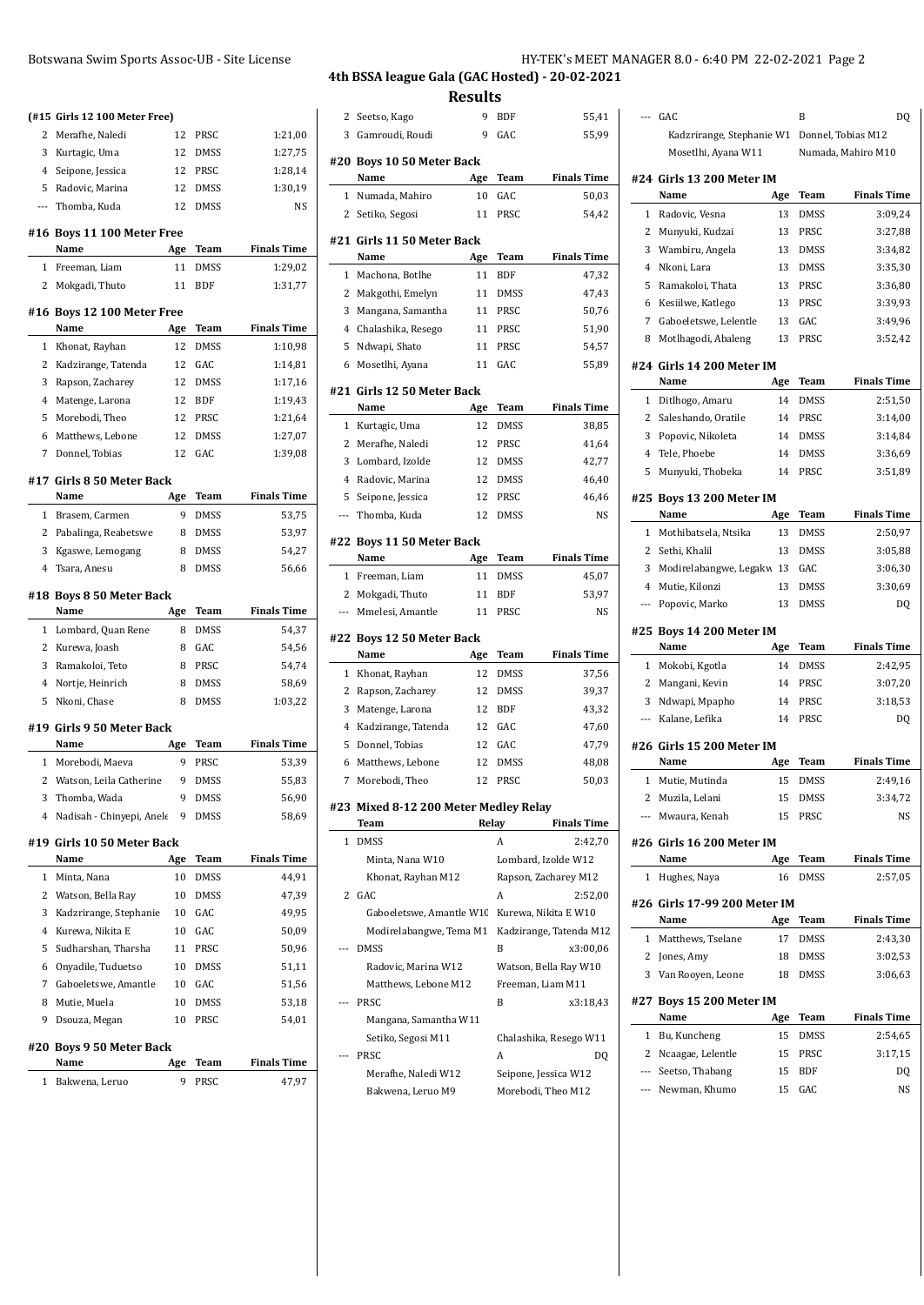|                | #27 Boys 16 200 Meter IM             |           |              |                             |
|----------------|--------------------------------------|-----------|--------------|-----------------------------|
|                | Name                                 | Age       | Team         | <b>Finals Time</b>          |
| 1              | van Rooyen, Benco                    | 16        | DMSS         | 2:39,47                     |
| 2              | Sethi, Reyhaan                       | 16        | DMSS         | 2:39,73                     |
| 3              | Motlhabane, Pule P                   | 16        | PRSC         | 4:00,27                     |
|                | #27 Boys 17-99 200 Meter IM          |           |              |                             |
|                | Name                                 | Age       | Team         | <b>Finals Time</b>          |
| $\mathbf{1}$   | Walsh, Patrick                       | 17        | <b>DMSS</b>  | 2:31,64                     |
| 2<br>3         | Makepe, Tokelo                       | 19<br>17  | DMSS         | 2:48,63                     |
|                | Mosime, Theo                         |           | DMSS         | 3:06,76                     |
|                | #28 Girls 13 50 Meter Breast         |           |              |                             |
|                | Name                                 | Age       | Team         | <b>Finals Time</b>          |
| 1              | Radovic, Vesna                       | 13        | DMSS         | 42,36                       |
| 2              | Leonard, Same                        | 13        | GAC          | 43,93                       |
| 3              | Munyuki, Kudzai                      | 13        | PRSC         | 47,63                       |
| $\overline{4}$ | Motlhagodi, Abaleng                  | 13        | PRSC         | 51,01                       |
| 5              | Nkoni, Lara                          | 13        | DMSS         | 51,64                       |
| 6              | Wambiru, Angela                      | 13        | DMSS         | 53,17                       |
| 7              | Kesiilwe, Katlego                    | 13        | PRSC         | 56,89                       |
| 8              | Ramakoloi, Thata                     | 13        | PRSC         | 1:06,36                     |
|                | #28 Girls 14 50 Meter Breast<br>Name | Age       | Team         | <b>Finals Time</b>          |
| 1              | Ditlhogo, Amaru                      | 14        | DMSS         | 40,15                       |
| 2              | Popovic, Nikoleta                    | 14        | DMSS         | 43,35                       |
| 3              | Saleshando, Oratile                  | 14        | PRSC         | 43,75                       |
| 4              | Munyuki, Thobeka                     | 14        | PRSC         | 53,39                       |
| 5              | Tele, Phoebe                         | 14        | DMSS         | 53,43                       |
|                | #29 Boys 13 50 Meter Breast          |           |              |                             |
|                | Name                                 | Age       | Team         | <b>Finals Time</b>          |
| 1              | Newman, Jack                         | 13        | GAC          | 38,51                       |
| 2              | Modirelabangwe, Legakw 13            |           | GAC          | 38,56                       |
| 3              | Sethi, Khalil                        | 13        | <b>DMSS</b>  | 40,69                       |
| 4              | Mothibatsela, Ntsika                 | 13        | DMSS         | 42,18                       |
| 5              | Mutie, Kilonzi                       | 13        | <b>DMSS</b>  | 51,59                       |
|                | #29 Boys 14 50 Meter Breast          |           |              |                             |
|                | Name                                 | Age       | Team         | <b>Finals Time</b>          |
| 1              | Mokobi, Kgotla                       | 14        | DMSS         | 35,78                       |
| 2              | Mangani, Kevin                       | 14        | PRSC         | 44,83                       |
| 3              | Ndwapi, Mpapho                       | 14        | PRSC         | 46,61                       |
| ---            | Kalane, Lefika                       | 14        | PRSC         | DQ                          |
|                | #30 Girls 15 50 Meter Breast<br>Name | Age       | Team         | <b>Finals Time</b>          |
| 1              | Mutie, Mutinda                       | 15        | DMSS         | 46,70                       |
| 2              | Muzila, Lelani                       | 15        | DMSS         | 58,15                       |
| ---            | Mwaura, Kenah                        | 15        | PRSC         | NS                          |
|                | #30 Girls 16 50 Meter Breast         |           |              |                             |
|                | Name                                 | Age       | Team         | <b>Finals Time</b>          |
| 1              | Hughes, Naya                         | 16        | DMSS         | 40,73                       |
|                | #30 Girls 17-99 50 Meter Breast      |           |              |                             |
|                |                                      |           |              |                             |
| 1              | Name<br>Matthews, Tselane            | Age<br>17 | Team<br>DMSS | <b>Finals Time</b><br>39,80 |

# **4th BSSA league Gala (GAC Hosted) - 20-02-2021 Results**

| 2            | Van Rooyen, Leone                   | 18  | DMSS        | 47,03              |
|--------------|-------------------------------------|-----|-------------|--------------------|
|              | #31 Boys 15 50 Meter Breast<br>Name | Age | <b>Team</b> | <b>Finals Time</b> |
| 1            | Newman, Khumo                       | 15  | GAC         | 34,58              |
| 2            | Seetso, Thabang                     | 15  | <b>BDF</b>  | 40,21              |
| 3            | Ncaagae, Lelentle                   | 15  | PRSC        | 44,80              |
| ---          | Bu, Kuncheng                        | 15  | <b>DMSS</b> | DQ                 |
|              |                                     |     |             |                    |
|              | #31 Boys 16 50 Meter Breast<br>Name | Age | Team        | <b>Finals Time</b> |
| 1            | Sethi, Reyhaan                      | 16  | <b>DMSS</b> | 35,27              |
| 2            | van Rooyen, Benco                   | 16  | DMSS        | 43,19              |
| 3            | Motlhabane, Pule P                  | 16  | PRSC        | 1:00,05            |
| #31          | <b>Boys 17-99 50 Meter Breast</b>   |     |             |                    |
|              | Name                                | Age | Team        | <b>Finals Time</b> |
| $\mathbf{1}$ | Mosime, Theo                        | 17  | DMSS        | 37,12              |
| 2            | Makepe, Tokelo                      | 19  | DMSS        | 39,48              |
| 3            | Masuku, Nkosi                       | 17  | GAC         | 46,29              |
|              | #32  Girls 13 100 Meter Free        |     |             |                    |
|              | Name                                | Age | <b>Team</b> | <b>Finals Time</b> |
| 1            | Radovic, Vesna                      | 13  | <b>DMSS</b> | 1:16,62            |
| 2            | Ramakoloi, Thata                    | 13  | PRSC        | 1:19,80            |
| 3            | Kesiilwe, Katlego                   | 13  | PRSC        | 1:19,90            |
| 4            | Leonard, Same                       | 13  | GAC         | 1:23,16            |
| 5            | Wambiru, Angela                     | 13  | DMSS        | 1:25,01            |
| 6            | Nkoni, Lara                         | 13  | <b>DMSS</b> | 1:25,71            |
| 7            | Gaboeletswe, Lelentle               | 13  | GAC         | 1:29,94            |
| 8            | Motlhagodi, Abaleng                 | 13  | PRSC        | 1:35,73            |
| ---          | Munyuki, Kudzai                     | 13  | PRSC        | NS                 |
|              | #32 Girls 14 100 Meter Free<br>Name | Age | Team        | <b>Finals Time</b> |
| 1            | Ditlhogo, Amaru                     | 14  | DMSS        | 1:09,71            |
| 2            | Saleshando, Oratile                 | 14  | PRSC        | 1:18,09            |
| 3            | Popovic, Nikoleta                   | 14  | DMSS        | 1:22,73            |
| 4            | Tele, Phoebe                        | 14  | DMSS        | 1:25,88            |
| 5            | Munyuki, Thobeka                    | 14  | <b>PRSC</b> | 1:31,54            |
|              |                                     |     |             |                    |
|              | #33  Boys 13 100 Meter Free         |     |             |                    |
|              | name                                | Age | Team        | Finals Time        |
| 1            | Mothibatsela, Ntsika                | 13  | DMSS        | 1:05,04            |
| 2            | Newman, Jack                        | 13  | GAC         | 1:14,60            |
| 3            | Modirelabangwe, Legakw 13           |     | GAC         | 1:18,98            |
| 4            | Popovic, Marko                      | 13  | DMSS        | 1:19,20            |
| 5            | Mutie, Kilonzi                      | 13  | DMSS        | 1:23,23            |
| 6            | Sethi, Khalil                       | 13  | DMSS        | 1:23,83            |
|              | #33 Boys 14 100 Meter Free<br>Name  | Age | Team        | <b>Finals Time</b> |
| 1            | Mokobi, Kgotla                      | 14  | DMSS        | 1:04,23            |
| 2            | Mangani, Kevin                      | 14  | PRSC        | 1:12,32            |
| 3            | Ndwapi, Mpapho                      | 14  | PRSC        | 1:16,04            |
| 4            | Kalane, Lefika                      | 14  | PRSC        | 1:23,68            |
|              | #34 Girls 15 100 Meter Free         |     |             |                    |
|              | Name                                | Age | Team        | <b>Finals Time</b> |
|              | 1 Mutie, Mutinda                    | 15  | DMSS        | 1:09,21            |

| 2                        | Muzila, Lelani                       | 15        | DMSS               | 1:30,66            |
|--------------------------|--------------------------------------|-----------|--------------------|--------------------|
| $\overline{\phantom{a}}$ | Mwaura, Kenah                        | 15        | PRSC               | <b>NS</b>          |
|                          | #34 Girls 16 100 Meter Free          |           |                    |                    |
|                          | Name                                 | Age       | Team               | <b>Finals Time</b> |
| 1                        | Hughes, Naya                         | 16        | DMSS               | 1:19,38            |
|                          | #34 Girls 17-99 100 Meter Free       |           |                    |                    |
|                          | Name                                 | Age       | Team               | <b>Finals Time</b> |
| 1                        | Matthews, Tselane                    | 17        | DMSS               | 1:08,77            |
|                          | 2 Jobe, Hannah                       | 17        | DMSS               | 1:11,90            |
| 3                        | Van Rooyen, Leone                    | 18        | DMSS               | 1:12,40            |
| $\overline{4}$           | Jones, Amy                           | 18        | DMSS               | 1:13,45            |
|                          | #35 Boys 15 100 Meter Free<br>Name   |           |                    | <b>Finals Time</b> |
|                          |                                      | Age       | Team               |                    |
| $\mathbf{1}$             | Newman, Khumo                        | 15        | GAC                | 1:02,59            |
| 2                        | Bu, Kuncheng                         | 15        | DMSS               | 1:06,53            |
| 3<br>4                   | Seetso, Thabang<br>Ncaagae, Lelentle | 15<br>15  | <b>BDF</b><br>PRSC | 1:12,15<br>1:15,26 |
|                          |                                      |           |                    |                    |
|                          | #35 Boys 16 100 Meter Free           |           |                    |                    |
|                          | Name                                 | Age       | Team               | <b>Finals Time</b> |
|                          | 1 van Rooyen, Benco                  | 16        | <b>DMSS</b>        | 1:01,41            |
| 2                        | Sethi, Reyhaan                       | 16        | <b>DMSS</b>        | 1:16,84            |
| 3                        | Motlhabane, Pule P                   | 16        | PRSC               | 1:38,12            |
|                          | #35 Boys 17-99 100 Meter Free        |           |                    |                    |
|                          | Name                                 | Age       | Team               | <b>Finals Time</b> |
|                          | Walsh, Patrick                       | 17        | DMSS               | 59,94              |
| 1                        |                                      |           |                    |                    |
| 2                        | Jobe, Nicholas                       | 19        | <b>DMSS</b>        | 1:02,25            |
| 3                        | Makepe, Tokelo                       | 19        | <b>DMSS</b>        | 1:05,59            |
| 4                        | Mosime, Theo                         | 17        | <b>DMSS</b>        | 1:13,67            |
| 5                        | Masuku, Nkosi                        | 17        | GAC                | 1:17,53            |
|                          | #36 Girls 13 50 Meter Back<br>Name   |           |                    |                    |
| $\mathbf{1}$             |                                      | Age       | Team               | <b>Finals Time</b> |
| 2                        | Radovic, Vesna<br>Ramakoloi, Thata   | 13<br>13  | DMSS<br>PRSC       | 38,19              |
| 3                        | Leonard, Same                        | 13        | GAC                | 42,27<br>42,68     |
| 4                        | Munyuki, Kudzai                      | 13        | PRSC               | 44,81              |
| 5                        | Wambiru, Angela                      | 13        | <b>DMSS</b>        | 46,00              |
|                          | 6 Gaboeletswe, Lelentle              |           | 13 GAC             | 46,18              |
| 7                        | Nkoni, Lara                          | 13        | DMSS               | 48,51              |
| 8                        | Kesiilwe, Katlego                    | 13        | PRSC               | 48,84              |
| 9                        | Motlhagodi, Abaleng                  | 13        | PRSC               | 52,57              |
|                          | #36 Girls 14 50 Meter Back           |           |                    |                    |
|                          | Name                                 | Age       | Team               | <b>Finals Time</b> |
| 1                        | Ditlhogo, Amaru                      | 14        | DMSS               | 39,46              |
| 2                        | Tele, Phoebe                         | 14        | DMSS               | 41,60              |
| 3                        | Popovic, Nikoleta                    | 14        | DMSS               | 42,71              |
|                          | 4 Munyuki, Thobeka                   | 14        | PRSC               | 56,55              |
| ---                      | Saleshando, Oratile                  | 14        | PRSC               | NS                 |
|                          | #37 Boys 13 50 Meter Back<br>Name    |           | Team               | <b>Finals Time</b> |
| 1                        | Mothibatsela, Ntsika                 | Age<br>13 | DMSS               |                    |
| $\mathbf{2}$             | Modirelabangwe, Legakw 13            |           | GAC                | 38,04<br>38,37     |